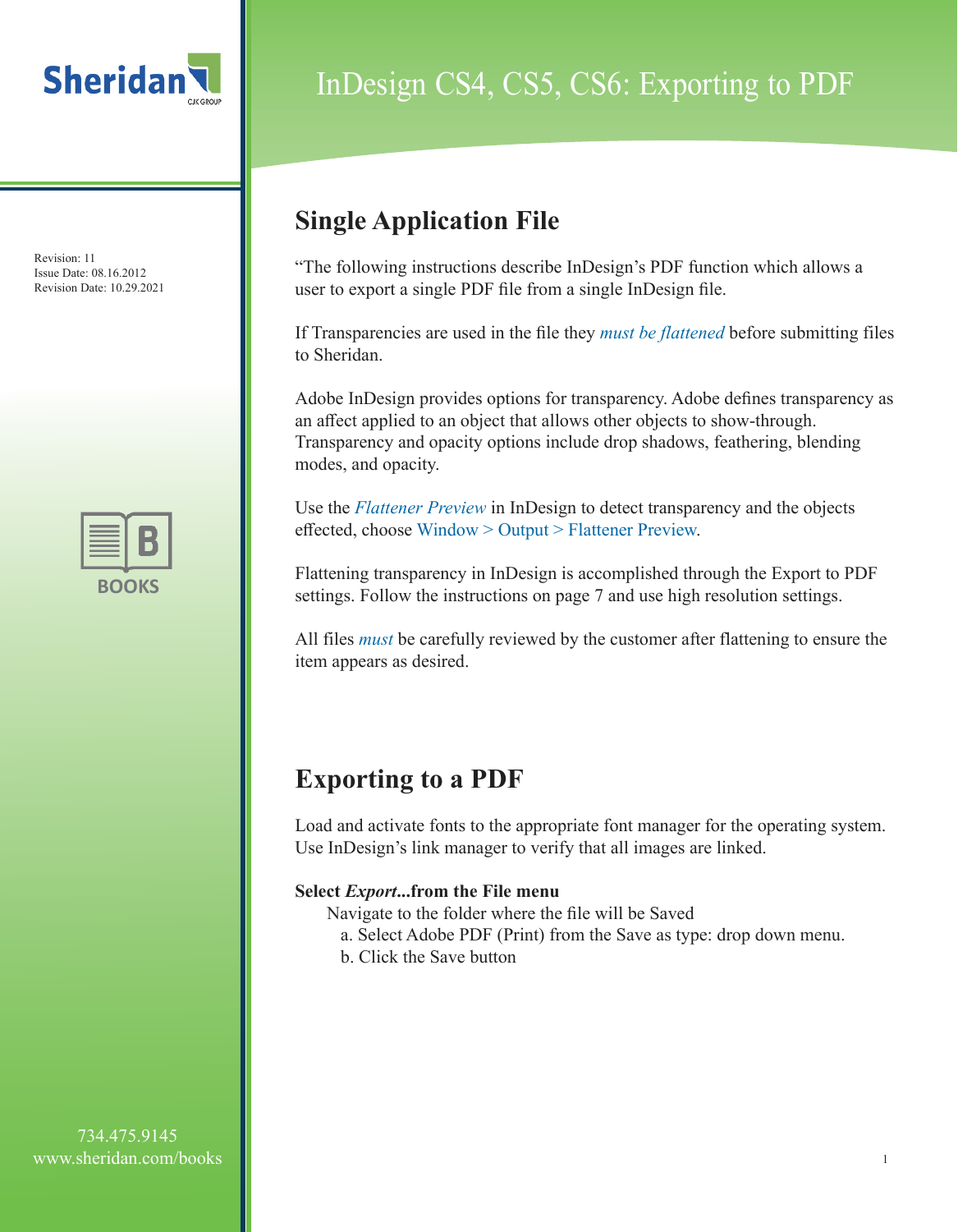



### InDesign CS4, CS5, CS6: Exporting to PDF

**Select** *PDF/X-1a:2001* **from the** *Adobe PDF Preset***: drop down menu.**  (Will change to read PDF/X-1a:2001 (modified) when suggested Sheridan settings are made.)

#### **General**

- 1. Pages
	- a. Select *All* (for full page count) Select *Range* (for random miscellaneous pages, using hyphens or commas;example 2-5 or 2-5, 11-20, 144 or 6, 8, 100). b. Select *Pages*

All other boxes should be clear.

| Adobe PDF Preset: [PDF/X-1a:2001]                                  |                                      |                                                     |                                                                                                                                                                                                                                                                                                                                 |                         |
|--------------------------------------------------------------------|--------------------------------------|-----------------------------------------------------|---------------------------------------------------------------------------------------------------------------------------------------------------------------------------------------------------------------------------------------------------------------------------------------------------------------------------------|-------------------------|
|                                                                    | Standard: PDF/X-1a:2001              |                                                     | Compatibility: Acrobat 4 (PDF 1.3)                                                                                                                                                                                                                                                                                              |                         |
| General                                                            | General                              |                                                     |                                                                                                                                                                                                                                                                                                                                 |                         |
| Compression<br>Marks and Bleeds<br>Output<br>Advanced<br>Security. | Description:                         |                                                     | Use these settings to create Adobe PDF documents that are to be<br>checked or must conform to PDF/X-1a:2001, an ISO standard for<br>graphic content exchange. For more information on creating<br>PDF/X-1a compliant PDF documents, please refer to the Acrobat<br>User Guide. Created PDF documents can be opened with Acrobat | ۸<br>$\frac{1}{2}$<br>÷ |
| $\mathcal{N}$<br>Summary                                           | Pages                                |                                                     |                                                                                                                                                                                                                                                                                                                                 |                         |
|                                                                    | $\odot$ All<br>Range: 1-3<br>Spreads |                                                     |                                                                                                                                                                                                                                                                                                                                 |                         |
|                                                                    | Options                              |                                                     |                                                                                                                                                                                                                                                                                                                                 |                         |
|                                                                    | Create Tagged PDF                    | Embed Page Thumbnails<br>Optimize for Fast Web View | View PDF after Exporting<br>Create Acrobat Layers                                                                                                                                                                                                                                                                               |                         |
|                                                                    |                                      | Export Layers: Visible & Printable Layers           |                                                                                                                                                                                                                                                                                                                                 |                         |
|                                                                    | Include                              |                                                     |                                                                                                                                                                                                                                                                                                                                 |                         |
|                                                                    | Bookmarks<br>Hyperlinks              |                                                     | Non-Printing Objects<br>Visible Guides and Baseline Grids                                                                                                                                                                                                                                                                       |                         |
|                                                                    |                                      | Interactive Elements: Do Not Include                |                                                                                                                                                                                                                                                                                                                                 |                         |
|                                                                    |                                      |                                                     |                                                                                                                                                                                                                                                                                                                                 |                         |
| Save Preset                                                        |                                      |                                                     | Cancel<br>Export                                                                                                                                                                                                                                                                                                                |                         |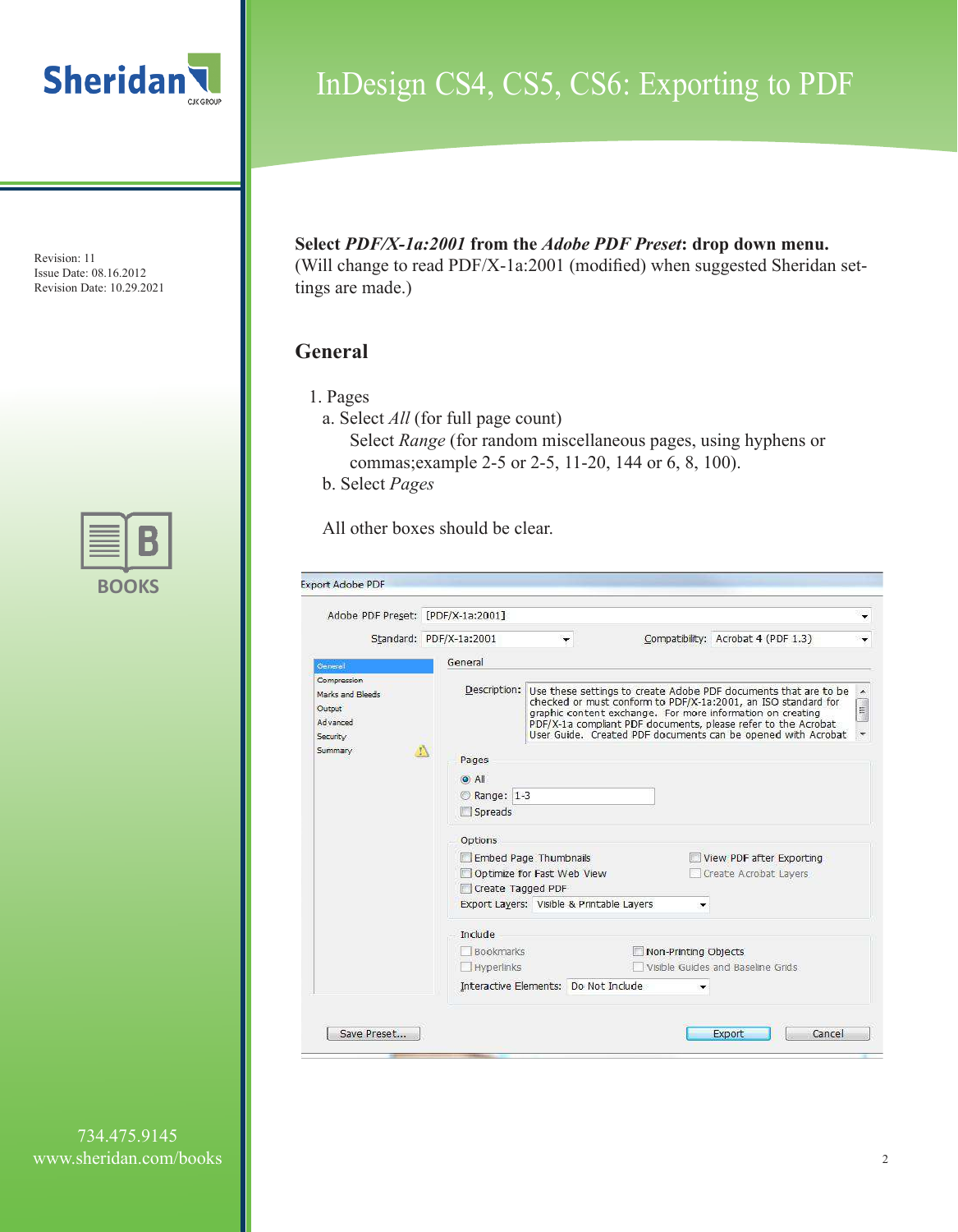

## InDesign CS4, CS5, CS6: Exporting to PDF

#### **Choose Compression**

- 1. Configure Color Images
	- a. Select *Bicubic Downsampling* to 300 pixels per inch for images above 450 pixels per inch.
	- b. *Compression*: Zip
- 2. Configure Greyscale Images
	- a. Select *Bicubic Downsampling* to 300 pixels per inch for images above 450 pixels per inch.
	- b. *Compression*: Zip
- 3. Monochrome Images
	- a. Select *Do Not Downsample* from the drop down menu for Monochrome Images
	- b. *Compression*: CCITT Group 4
- 4. Select *Compress Text and Line Art*
- 5. Unselect *Crop Image Data to Frames*

| for images above: 450        | 300                        | Compatibility: Acrobat 4 (PDF 1.3)<br>pixels per inch |  |  |  |  |
|------------------------------|----------------------------|-------------------------------------------------------|--|--|--|--|
|                              |                            |                                                       |  |  |  |  |
|                              |                            |                                                       |  |  |  |  |
|                              |                            |                                                       |  |  |  |  |
|                              |                            |                                                       |  |  |  |  |
|                              |                            | pixels per inch                                       |  |  |  |  |
|                              |                            | Tile Size: 128                                        |  |  |  |  |
|                              |                            |                                                       |  |  |  |  |
|                              |                            |                                                       |  |  |  |  |
|                              | 300                        | pixels per inch                                       |  |  |  |  |
|                              |                            | pixels per inch                                       |  |  |  |  |
|                              |                            | Tile Size: 128                                        |  |  |  |  |
| Image Quality: 8-bit<br>nje. |                            |                                                       |  |  |  |  |
| Monochrome Images            |                            |                                                       |  |  |  |  |
| ्रक                          | 1200                       | pixels per inch                                       |  |  |  |  |
|                              |                            | pixels per inch                                       |  |  |  |  |
| $\rightarrow$                |                            |                                                       |  |  |  |  |
|                              |                            | Crop Image Data to Frames                             |  |  |  |  |
|                              | Compression: CCITT Group 4 | for images above: 450<br>for images above: 1800       |  |  |  |  |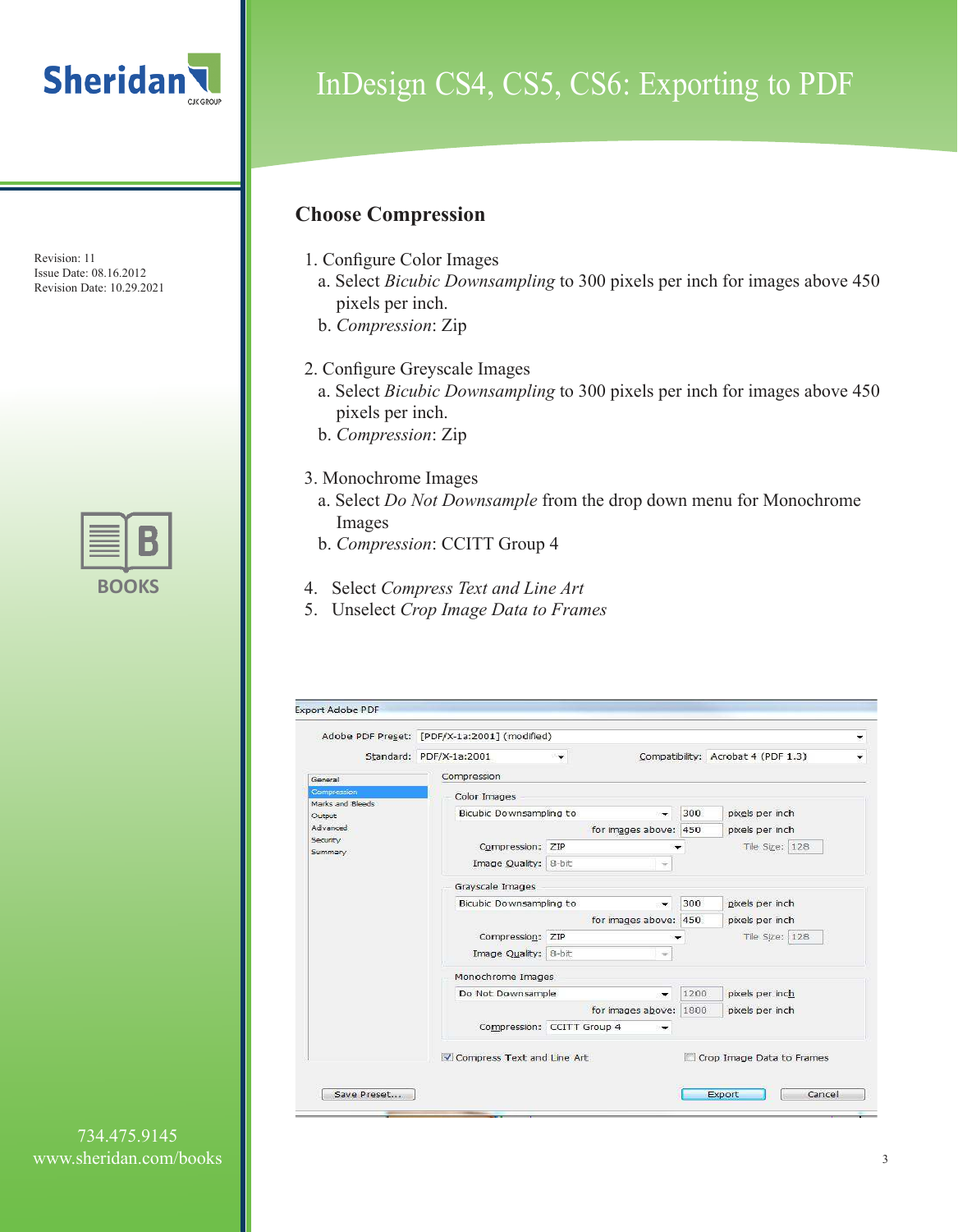

## InDesign CS4, CS5, CS6: Exporting to PDF

#### **Choose Marks and Bleeds (Instructions for Text)**

- 1. Unselect *All Printer's Marks* Leave *Weight*: .25pt and *Offset*: .0833 in
- 2. If the InDesign layout has been configured for bleeds in the Document Setup, Select *Use Document Bleed Settings*.
- 3. If the InDesign layout has *not* been configured for bleeds in the Document Setup but items have been extended beyond the trim, UnSelect *Use Document Bleed Settings..* Enter .125" for Bleed Settings for the *Top, Bottom* and *Outside*. Leave the *Inside*: bleed as 0 for the Bind.

**Note:** If bleed amount is not set at 0 for the *Inside* bleed, the bleed from facing page will creep onto the other facing page and may print when not desired.

| <b>Export Adobe PDF</b>                                                                 |                                                                                                                                                          |                                                               |                                              |
|-----------------------------------------------------------------------------------------|----------------------------------------------------------------------------------------------------------------------------------------------------------|---------------------------------------------------------------|----------------------------------------------|
|                                                                                         | Adobe PDF Preset: [PDF/X-1a:2001] (modified)<br>Standard: PDF/X-1a:2001<br>▼                                                                             |                                                               | ▼<br>Compatibility: Acrobat 4 (PDF 1.3)<br>۰ |
| General<br>Compression<br>Marks and Bleeds<br>Output<br>Advanced<br>Security<br>Summary | Marks and Bleeds<br>Marks<br>All Printer's Marks<br>Crop Marks<br><b>Bleed Marks</b><br><b>Registration Marks</b><br>Color Bars<br>Page Information<br>H | Type: Default<br>Weight: 0.25 pt<br>Offset: 0.0833 in         |                                              |
|                                                                                         | Bleed and Slug<br>Use Document Bleed Settings<br>Bleed:<br>$\frac{4}{3}$ 0.125 in<br>Top:<br>Bottom: 0.125 in<br>Include Slug Area                       | Left: $\left \frac{1}{2}\right $ 0 in<br>沿<br>Right: 0.125 in |                                              |

734.475.9145 www.sheridan.com/books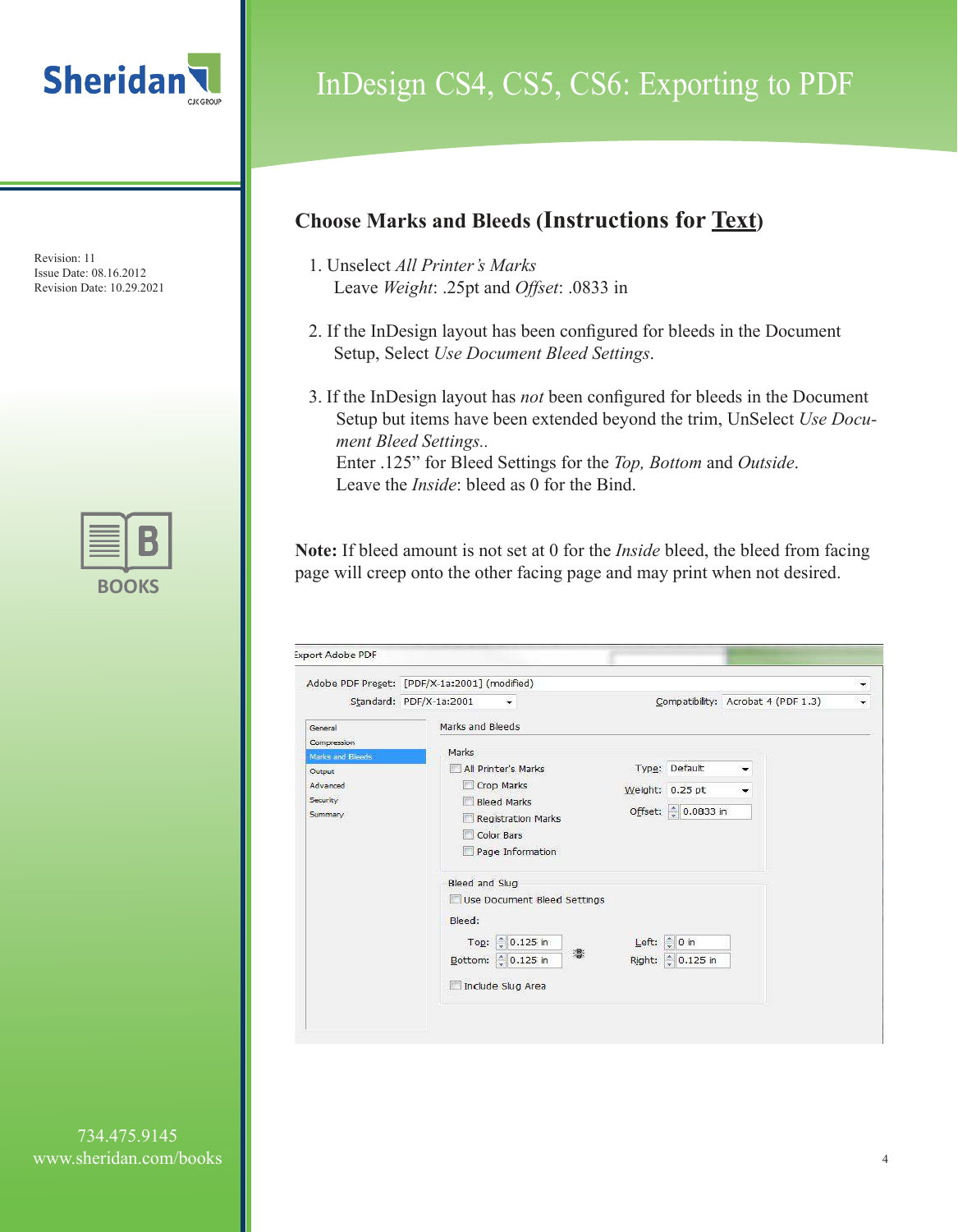

### InDesign CS4, CS5, CS6: Exporting to PDF

#### **Choose Marks and Bleeds (Instructions for Cover, Dust Jacket, Printed Case)**

- 1. Unselect: *Bleed Marks, Registration Marks, Color Bars* and *Page Information*. Only *Crop Marks* should be selected. Change *Weight*: .50pt and *Offset*: .125 in.
- 2. If the InDesign layout has been configured for bleeds in the Document Setup, Select *Use Document Bleed Settings*
- 3. If the InDesign layout has *not* been configured for bleeds in the Document Setup but items have been extended beyond the trim, UnSelect *Use Document Bleed Settings.*.

Enter .125" for Bleed Settings for the *Top, Bottom, Inside* and *Outside*.

|                                                               | Adobe PDF Preset: [PDF/X-1a:2001] (modified)                                                                                                                                                                                                        |                                                                                           |                                    |
|---------------------------------------------------------------|-----------------------------------------------------------------------------------------------------------------------------------------------------------------------------------------------------------------------------------------------------|-------------------------------------------------------------------------------------------|------------------------------------|
| Standard: PDF/X-1a:2001                                       | ▼                                                                                                                                                                                                                                                   |                                                                                           | Compatibility: Acrobat 4 (PDF 1.3) |
| General<br>Compression                                        | Marks and Bleeds<br>Marks                                                                                                                                                                                                                           |                                                                                           |                                    |
| Marks and Bleeds<br>Output<br>Advanced<br>Security<br>Summary | All Printer's Marks<br>Crop Marks<br><b>Bleed Marks</b><br>Registration Marks<br>Color Bars<br>Page Information<br>Bleed and Slug<br>Use Document Bleed Settings<br>Bleed:<br>Top: 0.125 in<br>$\circledR$<br>Bottom: 0.125 in<br>Include Slug Area | Type: Default<br>Weight: 0.50 pt<br>Offset: 0.125 in<br>Left: 0.125 in<br>Right: 0.125 in | ۰<br>۰                             |
| Save Preset                                                   |                                                                                                                                                                                                                                                     |                                                                                           | Cancel<br>Export                   |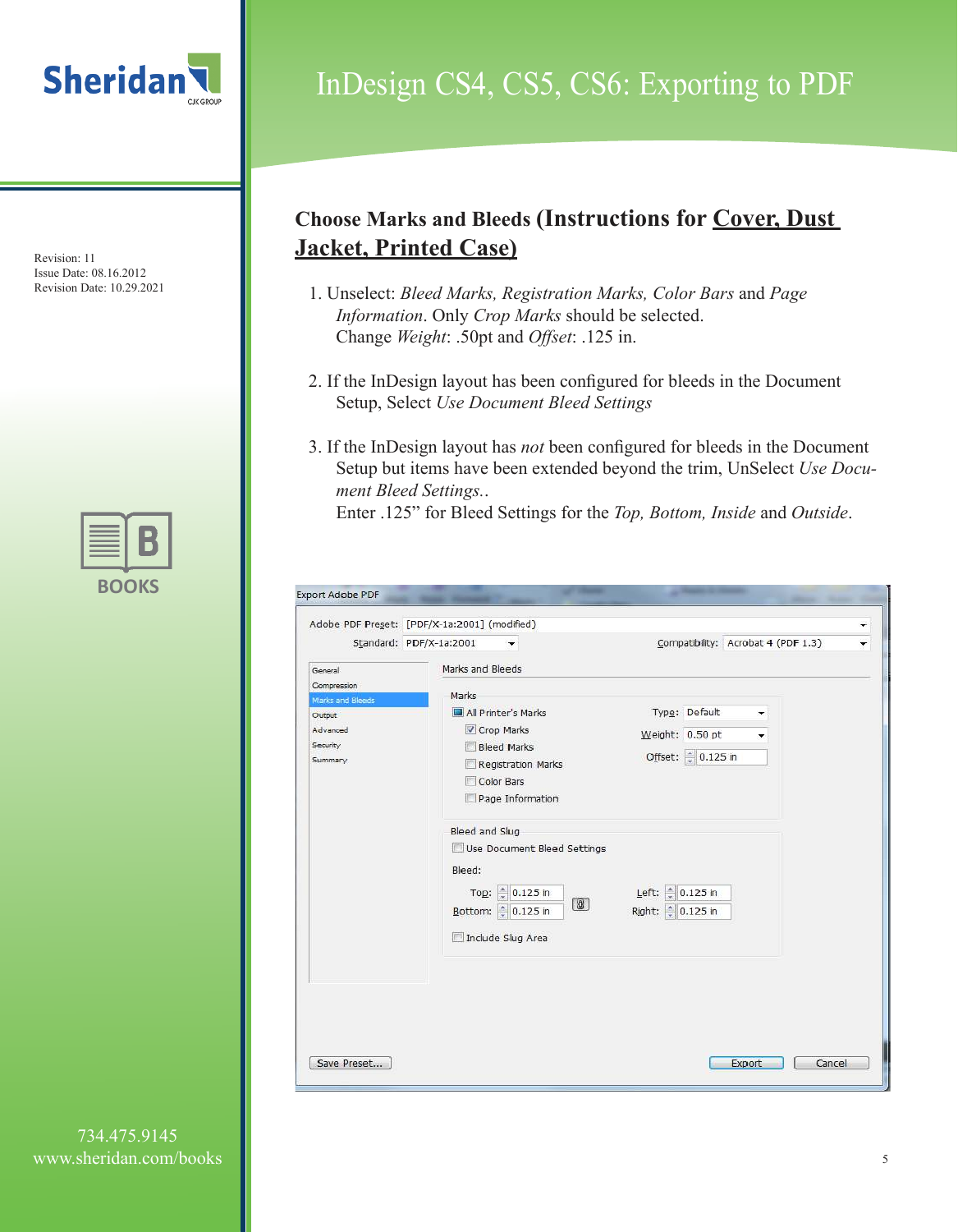



# InDesign CS4, CS5, CS6: Exporting to PDF

#### **Choose Output**

- 1. If the document is configured for the correct color space, Select *No Color Conversion* from the drop down menu. (If a Spot Color is used click on "*Ink Manager*" to make sure the box next to "*All Spots to Process*" is unselected. See Ink Manager illustration below.)
- 2. If the document is not configured for the correct color space from the *Color Conversion* drop down menu, select *Convert to Destination,*  Choose U.S. WEB COAT (SWOP) v.2 from drop down menu.

|                         | Standard: None     |                  |                                                            | $\overline{\phantom{0}}$         | Compatibility: Acrobat 4 (PDF 1.3)               |        |             |                          |
|-------------------------|--------------------|------------------|------------------------------------------------------------|----------------------------------|--------------------------------------------------|--------|-------------|--------------------------|
|                         |                    |                  |                                                            |                                  |                                                  |        |             |                          |
| General<br>Compression  |                    |                  | Output                                                     |                                  |                                                  |        |             |                          |
| Marks and Bleeds        |                    |                  | Color                                                      |                                  |                                                  |        |             |                          |
| <b>Cuttout</b>          |                    |                  |                                                            |                                  | Color Conversion: No Color Conversion            |        |             | $\overline{\phantom{0}}$ |
| Advanced                |                    |                  |                                                            | Destination: N/A                 |                                                  |        |             | ÷                        |
| Security<br>Summary     |                    |                  |                                                            |                                  | Profile Inclusion Policy: Don't Include Profiles |        |             |                          |
|                         |                    |                  | Simulate Overprint                                         |                                  |                                                  |        | Ink Manager |                          |
|                         |                    |                  | PDF/X                                                      |                                  |                                                  |        |             |                          |
|                         |                    |                  |                                                            | Output Intent Profile Name: N/A  |                                                  |        |             |                          |
|                         |                    |                  |                                                            | Output Condition Name: N/A       |                                                  |        |             |                          |
|                         |                    |                  |                                                            | Output Condition Identifier: N/A |                                                  |        |             |                          |
|                         |                    |                  |                                                            | Registry Name: N/A               |                                                  |        |             |                          |
|                         |                    |                  |                                                            |                                  |                                                  |        |             |                          |
|                         |                    |                  | Description                                                |                                  |                                                  |        |             |                          |
|                         | Save Preset        |                  | Position the pointer over a heading to view a description. |                                  |                                                  | Export |             | Cancel                   |
|                         |                    |                  |                                                            |                                  |                                                  |        |             |                          |
| 3                       | Ink                |                  | <b>Type</b>                                                | <b>Density</b>                   | Sequence                                         |        |             | OK                       |
| <b>Ink Manager</b><br>× | Process Cyan       |                  | Normal                                                     | 0.61                             | $\mathbf{1}$                                     |        |             |                          |
| ×                       | Process Magenta    |                  | Normal                                                     | 0.76                             | $\overline{2}$                                   |        |             | Cancel                   |
| ×                       | Process Yellow     |                  | Normal                                                     | 0.16                             | 3                                                |        |             |                          |
| ×                       | Process Black      |                  | Normal                                                     | 1.7                              | $\overline{4}$                                   |        |             |                          |
| $\circ$                 | PANTONE 301 C      |                  | Normal                                                     | 1.0088                           | 5                                                |        |             |                          |
|                         |                    |                  |                                                            |                                  |                                                  |        |             |                          |
|                         | [No Ink Selected]  |                  |                                                            |                                  |                                                  |        |             |                          |
|                         |                    |                  | Normal<br>Type:                                            |                                  |                                                  |        |             |                          |
|                         |                    | Neutral Density: |                                                            |                                  |                                                  |        |             |                          |
|                         | Trapping Seguence: |                  |                                                            |                                  |                                                  |        |             |                          |
|                         |                    | Ink Alias:       | [No Alias]                                                 |                                  | v                                                |        |             |                          |